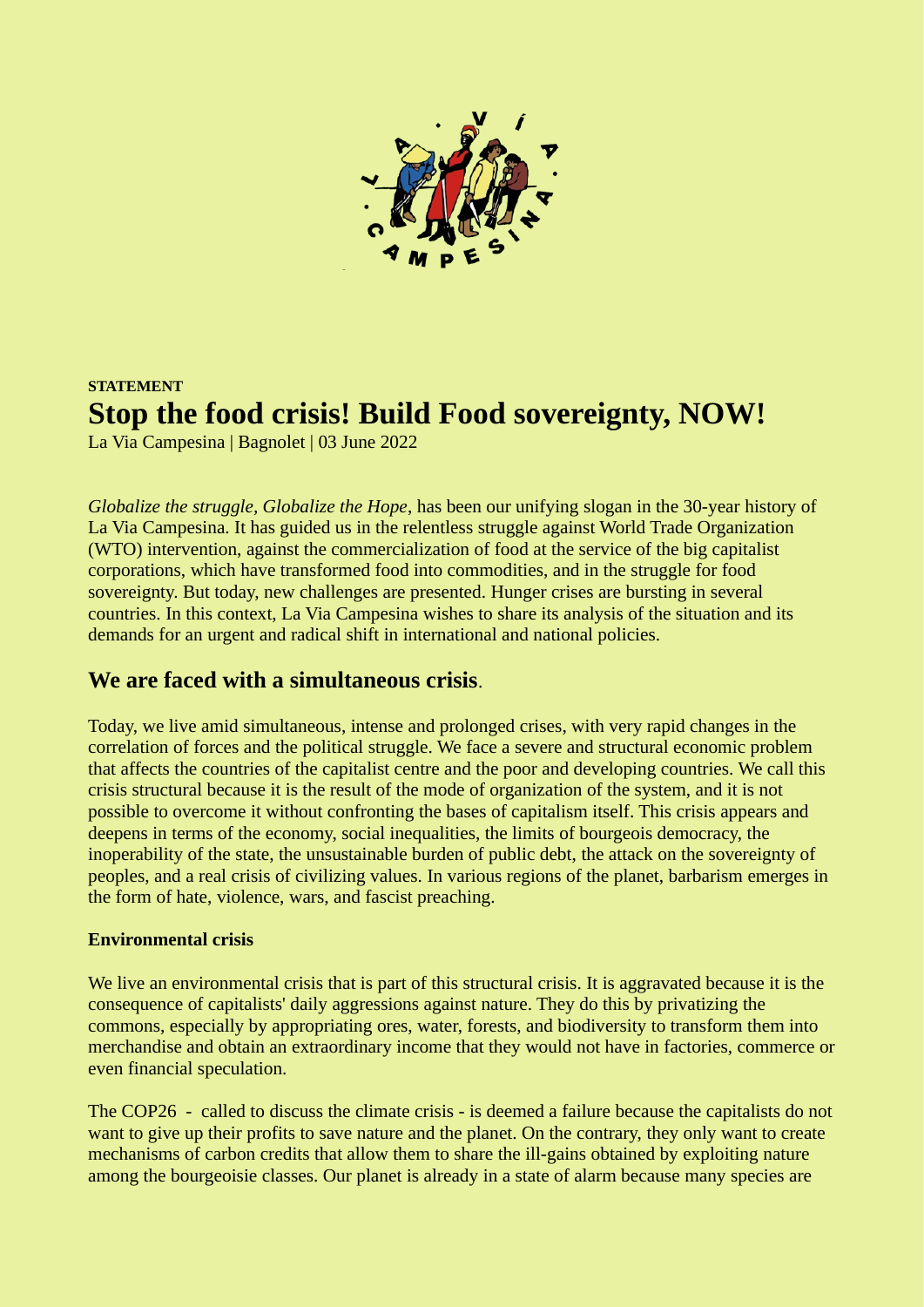disappearing due to increased global temperature and the share of carbon dioxide in the atmosphere. Humans are now facing an existential risk too.

#### **The Pandemic**

Add to the structural crisis of capitalism, the outbreak of Covid-19 created massive disorganization and increased inequalities worldwide.

People with low incomes have been the most vulnerable to COVID-19 because most governments have not provided sufficient means for people to stay at home. So the poorer people had to keep working and were confronted with the virus. Huge inequalities in access to healthcare services, and protection devices like masks, sanitizers and vaccines compounded the crises. This inequality was both within countries and at the international level. The big medical and pharmaceutical industries follow the logic of profit alone and not of saving lives, and they destined the medicines only for the rich countries.

And so the crisis has deepened in all its economic, social and environmental dimensions. Instead of addressing structural and systemic issues, capitalists have accelerated the destruction of nature to produce more goods and transfer the burden of the crisis to working men and women by taking away rights, increasing exploitation and repression, flattening salaries, etc.

#### **Wars and geopolitical tensions**

Added to all this, we are in the midst of several raging wars in Yemen, Palestine, Syria, Libya, Ukraine and many other countries and regions. The bursting of the war in Ukraine creates significant geopolitical threats, both in Europe and worldwide.

The most important thing in times of war for La Via campesina is to defend the principles that politically have led us to this day and are decisive and fundamental for our position. These principles are embodied in the UN Declaration on the Rights of Peasants and other people working in rural areas. The first is the uncompromising defence of life and peace. The second is the defence of the sovereignty of peoples, or nations, against wars and the destruction of social structures.

The main consequence of these wars is the loss of many human lives, taken for reasons almost always alien to their daily lives. Millions of people are mutilated by the war, both physically and psychologically, traumatized by the loss of relatives and friends. The destruction of homes, the fear and frustration at having abandoned their land with nothing, leaving behind everything they have built up to flee the war and try to save their lives and families.

The world will suffer the consequences of these wars at various levels. It has worsened and intensified the economic crisis, which we have been experiencing since 2008. All this will certainly have direct and indirect consequences in many areas, especially in food production. Supply crises, rising food prices, increased inflation and a possible rise in the dollar's value. The tendency is for the economic crisis to spread to all countries as the war becomes more severe and prolonged. As is often said, "we know when a war starts, but we cannot predict when and how it will end".

## **… all of this leads to a global food and socio-economic crisis!**

It is still too early to predict the consequences or unfolding of the war in and beyond Europe will be in politics, the economy, geopolitical disputes, and agriculture.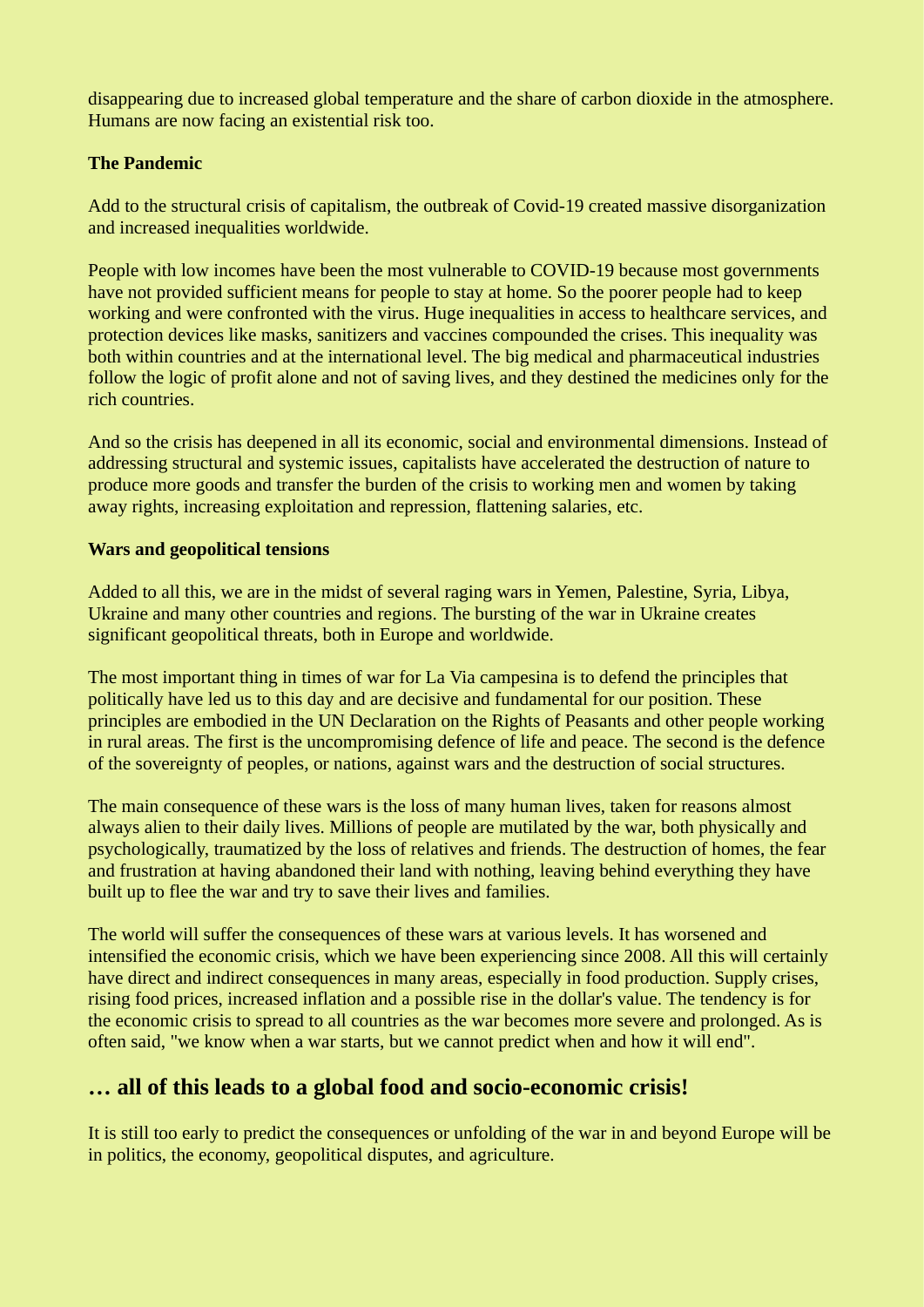Yet, these various crises have grave consequences on food systems worldwide. Governments, TNCs and international institutions have prioritized the import and export of food and agricultural produce instead of supporting stable local and national food systems to produce healthy food for the people. This has created a dependency on international markets.

Still, today, over 85% of agricultural production is not traded internationally. We experience a crisis of the globalized and industrialized capitalist food system, while local peasant food systems are showing their resilience.

Currently, the food crisis is not linked with food shortage at the global level but with speculative prices. Countries that have been transformed into food import-dependent countries are now unable to pay the sky-rocking prices at which grain is currently being sold on international markets. The lust for capital leads us to a crisis in the distribution of food globally, resulting in increased hunger, especially in countries that are already suffering from famine.

Agriculture in the world produces enough to support a longer period of crises. So the problem is not a lack of food, but the fact that the big capitalist companies that dominate the world financial and distribution market have transformed food and agricultural trade into a highly speculative market. Most of the "commodities" traded internationally are subject to futures trading in stock markets. The price at which these products are finally sold to countries to feed their people has no relation to the actual production costs or the importing countries' buying capacity.

Furthermore, in a cynical attempt to take advantage of the war in Ukraine, the US, Canada, and the EU are now calling for an unprecedented increase in grain production. This call is not so much to feed people in food-importing countries but to grab new markets that used to be supplied by Russia or Ukraine.

Policies that can address these crises (natural disaster, pandemics, wars or international conflicts,...) such as strategic public stockpiling and storage, regulatory stock control, market regulation or other necessary public policies, have been progressively dismantled over the last decade through the pressure of IMF, World Bank, WTO and bilateral free-trade agreements. The strategy to secure food supply, a constitutive part of strategic procedures to defend national sovereignty, has always been the task of States. However, neoliberalism, as a model of capitalist development, implemented in most nations in the 1980s and 1990s, promoted, in the name of economic globalization the total opening of borders for the free circulation of merchandise controlled by large capitalist corporations and the privatization of the structures and logistics of storage and stock control.

As a result of this process, most nations have become hostages of the market and the interests of large transnational cooperations, which control the production, storage, industrialization, financing and distribution of the world food market. The task of strategic storage and control of food stock now belongs to the market, at the service of capital; therefore, it is our challenge to resume in all countries the building of stocks from peasant agriculture, as well as the commercialization of food between countries, which must be carried out with new parameters and regulations.

While agribusiness is moving towards the digitalization of agriculture, we have won the approval in 2018 of the UN Declaration on the Rights of Peasants and other people working in rural areas. This historical moment presents itself as an opportunity to denounce the exhaustion of the production model based on the technological package and present the peasantry as the alternative for the present and the future. Produce healthy food, protect nature and produce new social relations in the countryside, dignified life and food sovereignty and sovereignty of peoples. We must bear in mind that new technologies lead to unemployment and the emptying of the countryside of people, of peasants, promoting forced migration and misery.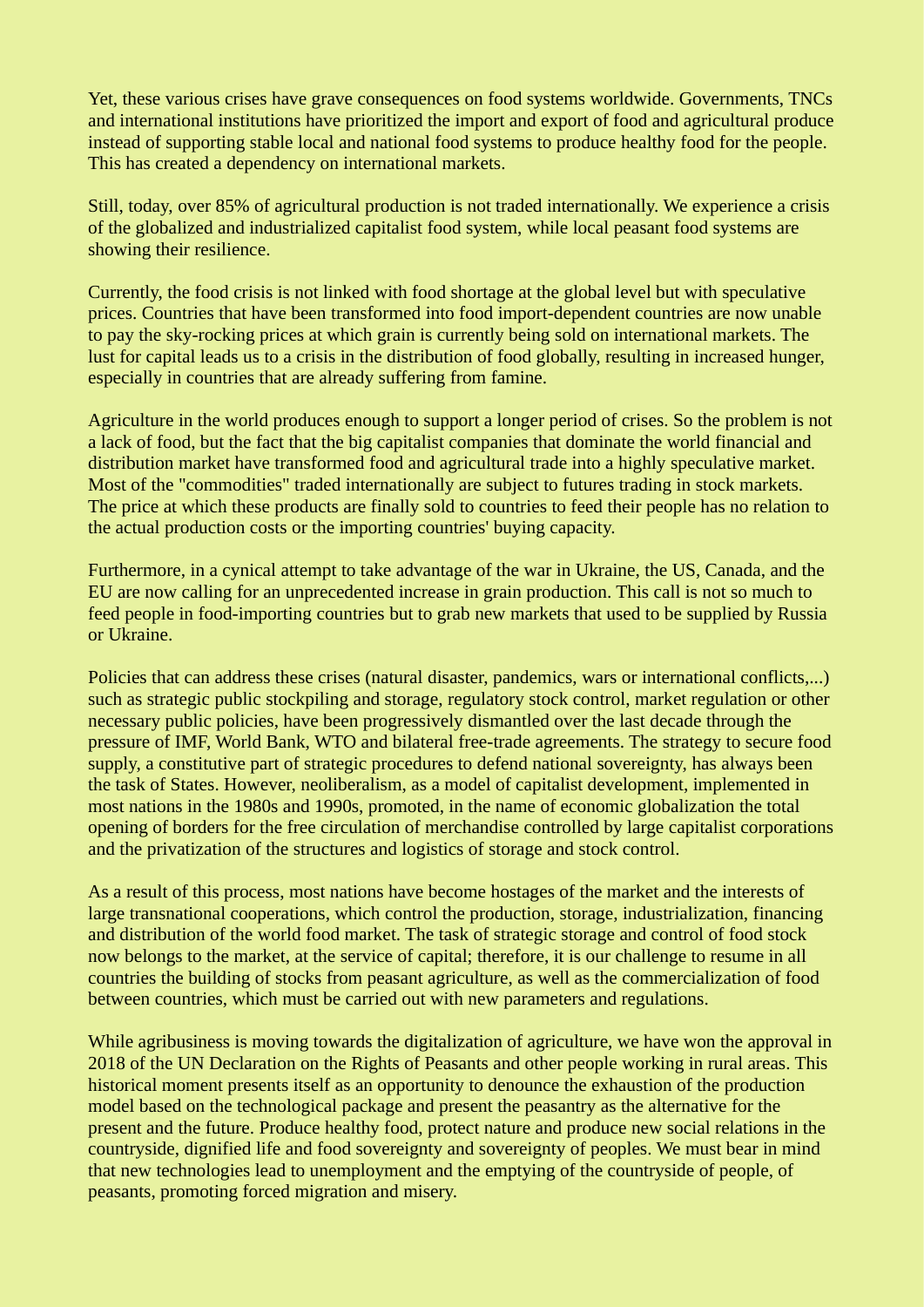## **La Via Campesina proposals to face the current food crisis and move towards food sovereignty**

Faced with this dramatic context, La Via Campesina voices strong demands and proposals to address the crises, both in the short and the longer term.

#### **We demand immediate action to:**

- end of speculation on food and the suspension of trading food products on stock markets. Future contracts on agricultural products should be immediately forbidden. The price of food traded internationally should be linked with the costs of production and follow the principles of fair trade, both for producers and for consumers;
- End of the WTO's control of food trade and keep agriculture out of free trade agreements. In particular, WTO's criminal rules that prevent countries from developing public food stockpiling and market and price regulation should be immediately removed, so that countries can develop the necessary public policy to support small-scale food producers in this challenging context ;
- call an emergency meeting of the Committee on Food Security and the creation of a new international body to conduct transparent negotiations on commodity agreements between exporting and importing countries so that countries which have become dependent on food imports can have access to food at an accessible price;
- Forbid the use of agricultural products to produce agrofuel or energy. Food should be an absolute priority over fuel.
- Bring a global moratorium on the payment of the public debt by the most vulnerable countries. In the current context, pressuring some very vulnerable countries to pay the debt is highly unresponsible and leads to socio, economic, and food crises. Put an end to IMF's pressures to dismantle national public policies and public services. We call for the cancellation of the illegitimate external public debt in developing countries.

#### **We demand radical changes in international, regional and national policies to re-build food sovereignty through:**

- A radical change in international trade order. WTO should be dismantled. A new global framework for trade and agriculture, based on food sovereignty, should open the way for strengthening local and national peasant agriculture, to ensure a stable basis for a relocalized food production, the support for local and national peasant-led markets, as well as to provide a fair international trading system based on cooperation and solidarity rather than competition and speculation;
- The implementation of popular and integral Agrarian Reform, to stop the grabbing by TNCs of water, seeds and land, and ensure small-scale producers fair rights over productive resources; We protest against the privatization and grabbing of territories and commons by corporate interests under the pretext of nature protection, through carbon markets or other biodiversity off-sets programs, without consideration to the people who are living on these territories and who have been taking care of the commons for generations;
- A radical shift towards agroecology to produce healthy food in quantity and quality for the whole population. We must bear in mind that the climate and environmental crisis will be